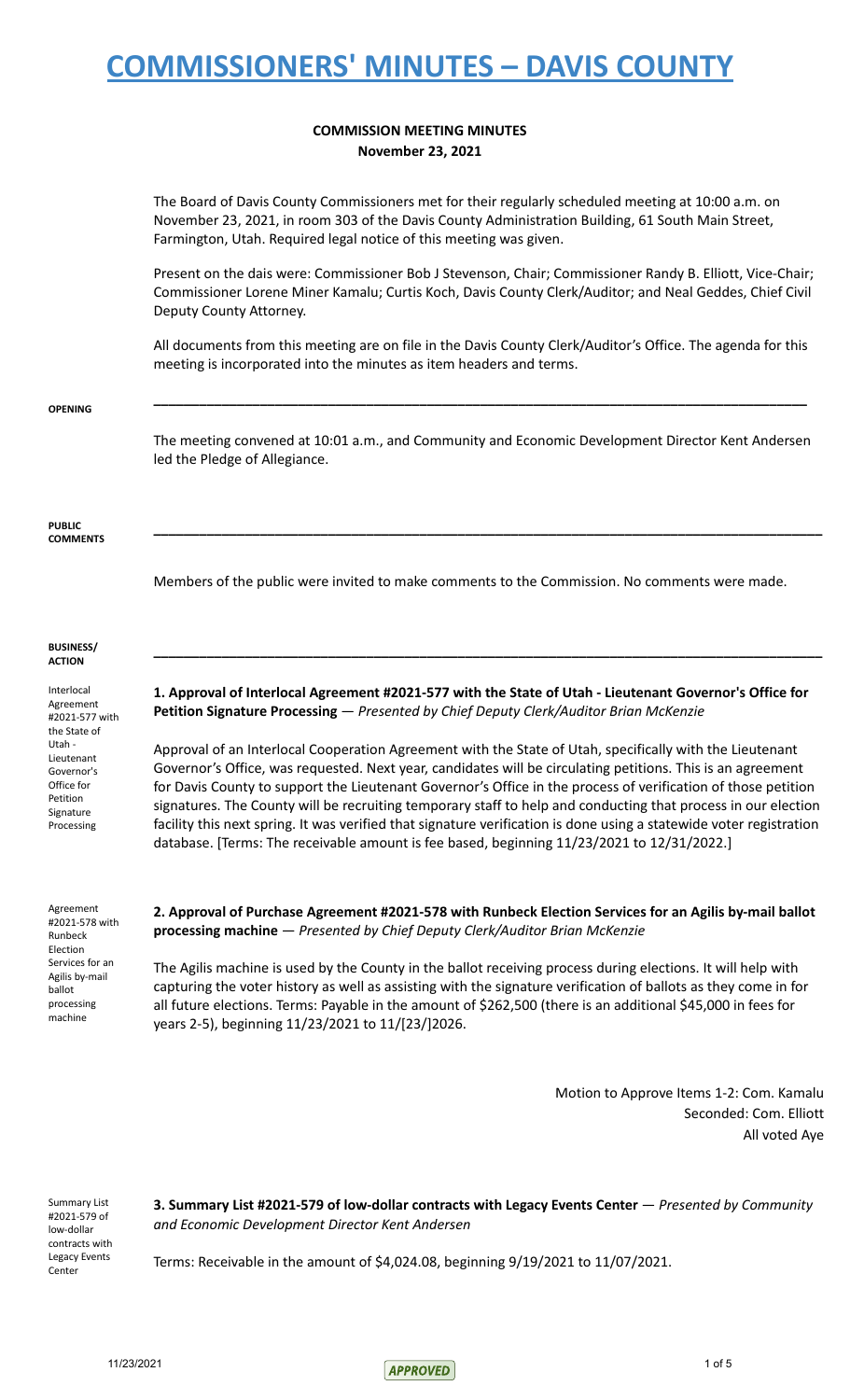2021 Council of Government (COG) Recommendations for 3rd Quarter Tax Projects, #2021-580

**4. Approval of the 2021 Council of Government (COG) Recommendations for 3rd Quarter Tax Projects, #2021-580** — *Presented by Community and Economic Development Director Kent Andersen*

Approval of the 2021 Council of Governments (COG) recommendations for the 3rd Quarter Projects was requested. The recommendations were presented in the COG meeting on November 17. There are eight total projects that will come as separate agreements, in the future, as the County works with those separate entities. Terms: Payable in the amount of \$14,747,312.

Tabled Amendment to Revenue Agreement with Utah Dept. of **Workforce** Services for ERA

Contract #2021-581 with Habitat Preserves Inc. for tree removal and trimming at the Bountiful Branch library

**5. Amendment to the Revenue Agreement with Utah Department of Workforce Services for the Emergency Rental Assistance (ERA) (1) funding to support the housing stabilization activities in Davis County** — *Presented by Community and Economic Development Director Kent Andersen*

A request was made to table this item.

Motion to Approve Items 3-4 and to Table Item 5: Com. Elliott Seconded: Com. Kamalu All voted Aye

**6. Approval of Contract #2021-581 with Habitat Preserves Inc. for tree removal and trimming services at the Bountiful Branch library** — *Presented by Facilities Director Lane Rose*

A request was made for approval of a contract with Habitat Preserves Inc. The contract is for some tree removal and tree trimming at the Bountiful Branch Library, by the creek, where there are some dead trees. Terms: Payable in the amount of \$4,480, beginning 11/23/2021 to 12/10/2021.

**7. Approval of Contract #2021-582 with Salt Studio Inc., for furniture, fixtures, and equipment (FF&E) for the Memorial Courthouse renovation project** — *Presented by Facilities Director Lane Rose*

Furniture, fixtures, and equipment are being ordered early to avoid problems with getting the furniture and because there would be a price increase of about 7 percent if the County didn't meet the order deadline at the end of this month. An extra month of storage is being paid for to make sure the equipment is here when needed. The final date of the renovation completion has not been set but will likely be in April or May. The windows showed up at the warehouse last week. One big item affecting the project timeline is the new EV (Electric Vehicle) charging stations, because Rocky Mountain Power transformers are not easy to come by. Terms: Payable in the amount of \$267,351.43, beginning 11/23/2021 to 5/31/2022.

> Motion to Approve Items 6-7: Com. Elliott Seconded: Com. Kamalu All voted Aye

Amendment #2021-366-A to the COVID-19 Testing Activities in K-12 Schools contract with the Utah Dept. of Health increasing funding and replacing Attachment A for HEPA fan/filtration system purchase reimbursements

**8. Approval of Amendment #2021-366-A to the COVID-19 Testing Activities in K-12 Schools contract with the Utah Department of Health increasing funding and replacing Attachment A to include environmental upgrades of HEPA fan/filtration system purchase reimbursements** — *Presented by Health Director Brian Hatch*

This funding is pass-through, and there will be an agreement forthcoming with the School District and charter schools. The money was applied for in order to purchase air filtering equipment for mobile filtering in each of the classrooms, and will provide HEPA filters in each of the classrooms. Beyond COVID, the filters will have a great impact on indoor air quality in classrooms across the County. It should help reduce colds, etc., but will have a bigger impact on particulates that trigger asthma and help individuals suffering with asthma in classrooms. Improved air quality is why this funding was applied for when grant requirements were changed and expanded. The School District was already going to do this out of the funding, but with this additional funding the District's money is now going to be used for purchasing longer-term filters. Terms: Receivable in [an increased] amount of \$2,270,934, beginning 10/25/2021 to 7/31/2022.

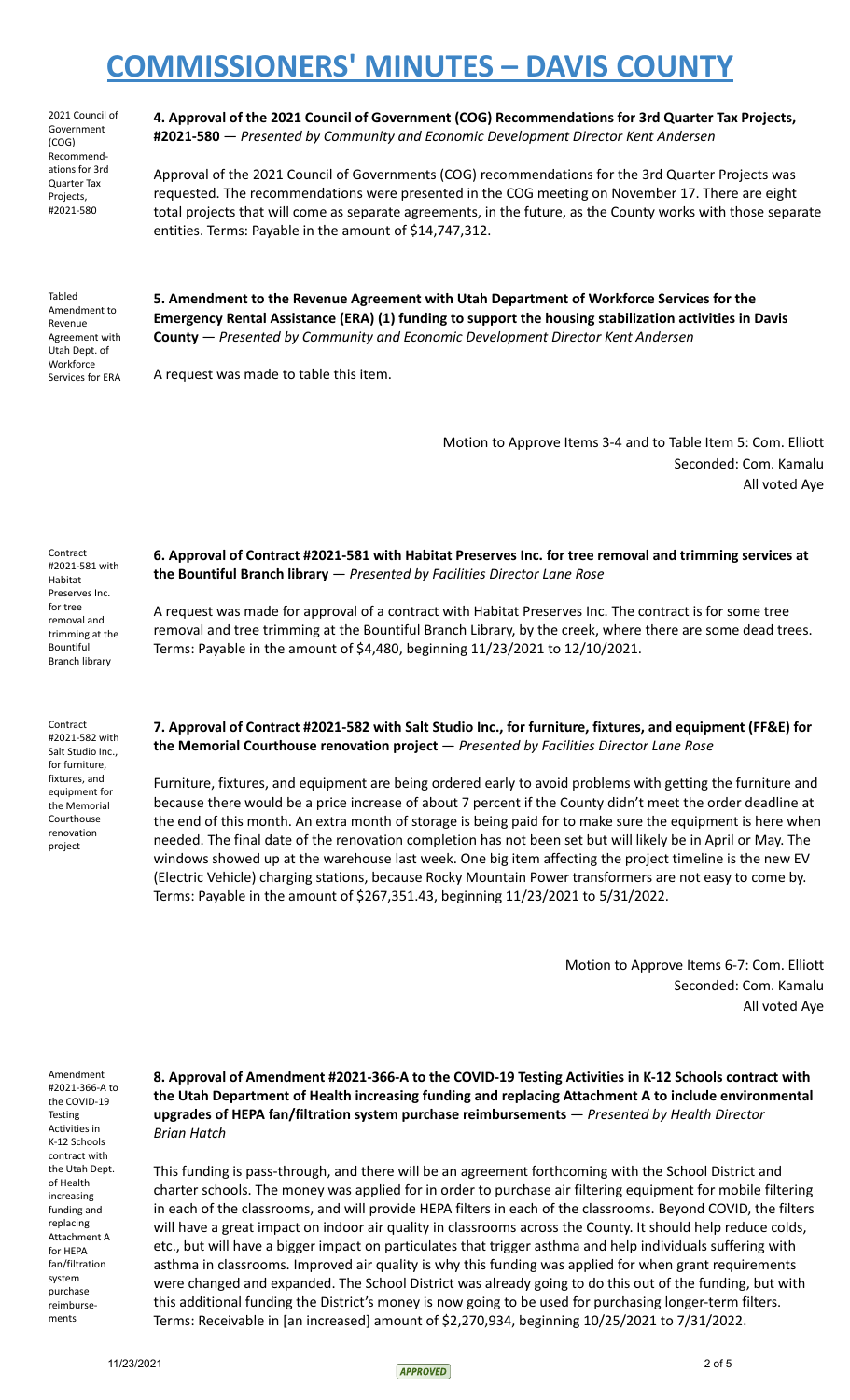Motion to Approve: Com. Kamalu Seconded: Com. Elliott All voted Aye

Rewrite #2021-583 of the Davis County Personnel Policies & Procedures - Discipline #250

**9. Approval of rewrite #2021-583 of the Davis County Personnel Policies & Procedures - Discipline #250** — *Presented by Deputy Director John Robinson*

A rewritten draft of Davis County Personnel Policies & Procedures - Discipline #250 was presented for approval. It has been rewritten to provide additional clarity and some support measures for employees and supervisors. It was reviewed with Administrative Officers, who provided some feedback, and changes were implemented. The policy was also reviewed with the Davis County Employee Association (DCEA) President, and it was carefully vetted by the Civil Attorney's Office. There was, in the past, a work session regarding the policy.

> Motion to Approve: Com. Kamalu Seconded: Com. Elliott All voted Aye

Approval of addendum #2020-662-B for additional consulting assistance from Kronos SaaShr, Inc./UKG for **Workforce** Ready Software **10. Approval of [addendum] #2020-662-B for additional consulting assistance from Kronos SaaShr, Inc., A UKG Company for Workforce Ready Software** — *Presented by Information Systems Director Mark Langston*

Approval of an addition to the contract with Kronos/UKG was requested, for additional consulting hours to help with the County's implementation of the time entry system. Terms: Payable as a one-time charge in the amount of \$1,850, beginning 11/23/2021 to 11/23/2022.

> Motion to Approve: Com. Kamalu Seconded: Com. Elliott All voted Aye

Non-Interstate Statewide Utility License Agreement #2021-584 with UDOT

**11. Approval of Non-Interstate Statewide Utility License Agreement #2021-584 with the Utah Department of Transportation (UDOT)** — *Presented by Public Works Director Adam Wright*

The 5-year contract describes UDOT's and the County's responsibilities and maintenance with channels inside the non-interstate right-of-ways. It was noted that contract dates listed on the agenda were incorrect because Public Works was not able to make it to the last Commission Meeting. The correct terms are: Beginning 11/23/2021 to 11/23/2026.

Cooperative Agreement #2021-585 with UDOT for drainage access, maintenance, and ownership

**12. Approval of Cooperative Agreement #2021-585 with the Utah Department of Transportation (UDOT) for drainage access, maintenance, and ownership** — *Presented by Public Works Director Adam Wright*

The Cooperative Agreement with UDOT, for drainage access maintenance and ownership, is more specifically for West Davis. The agreement describes the terms of how UDOT and the County will maintain those culverts in West Davis after it [the West Davis Corridor] is built. The agreement begins today and will continue as long as the road and the creeks are there.

> Motion to Approve Items 11-12: Com. Kamalu Seconded: Com. Elliott All voted Aye

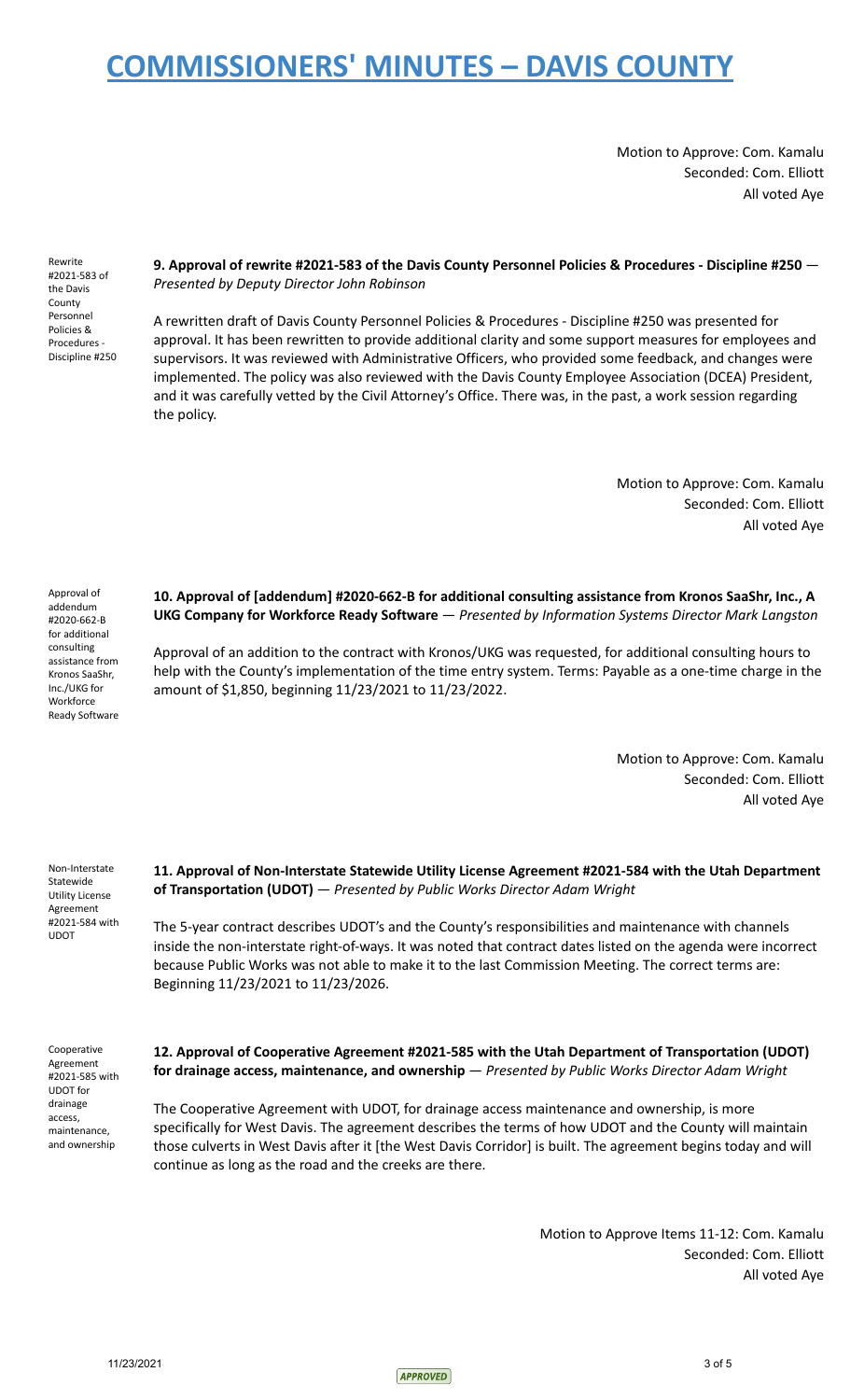**\_\_\_\_\_\_\_\_\_\_\_\_\_\_\_\_\_\_\_\_\_\_\_\_\_\_\_\_\_\_\_\_\_\_\_\_\_\_\_\_\_\_\_\_\_\_\_\_\_\_\_\_\_\_\_\_\_\_\_\_\_\_\_\_\_\_\_\_\_\_\_\_\_\_\_\_\_\_\_\_\_\_\_\_\_\_\_\_**

**CONSENT ITEMS**

Indigent Hardship Abatement Register **Indigent Hardship Register** A motion was made to hold a hearing on Item 1 of the Indigent Abatement Register, and to approve Item 2. Motion to Hold a Hearing on Item 1 and Approve Item 2: Com. Elliott Seconded: Com. Stevenson All voted Aye Commission Meeting Minute **Meeting Minutes** Meeting Minutes for October 26, 2021, were presented for approval. Motion to Approve: Com. Stevenson Seconded: Com. Elliott All voted Aye Commissioner Elliott moved to recess to the Board of Equalization. Commissioner Kamalu seconded the motion. Commissioners Stevenson and Elliott voted Aye. **BOARD OF EQUALIZATION \_\_\_\_\_\_\_\_\_\_\_\_\_\_\_\_\_\_\_\_\_\_\_\_\_\_\_\_\_\_\_\_\_\_\_\_\_\_\_\_\_\_\_\_\_\_\_\_\_\_\_\_\_\_\_\_\_\_\_\_\_\_\_\_\_\_\_\_\_\_\_\_\_\_\_\_\_\_\_\_\_\_\_\_\_\_\_\_** Property Tax Register Property Tax Register matters were presented by Curtis Koch, Davis County Clerk/Auditor, as follows: **Auditor's Adjustments Appeals** • A report recommending various approvals totaling \$1,013,610 • A single parcel, 12-046-0089, with an adjustment of over \$1,000,000 • A report recommending denials for various appeals • One parcel that has been requested to be withdrawn • A report with hearing recommendations totaling \$165,000 **Abatements** • A Late Abatement Application [Report] with nine abatements • A report recommending denial of two abatements **Corrections** • Two corrections as a result of an Exempt Entity having sold to a Non-Exempt Entity • Three Veteran Tax Exemption Abatements **Assessor's Adjustments** • A report with various Assessor-Initiated Corrections recommended totaling \$1,098,208

> Motion to Approve: Com. Elliott Seconded: Com. Kamalu All voted Aye

Commissioner Elliott moved to reconvene the Commission Meeting. Commissioner Kamalu seconded the motion. All voted Aye.